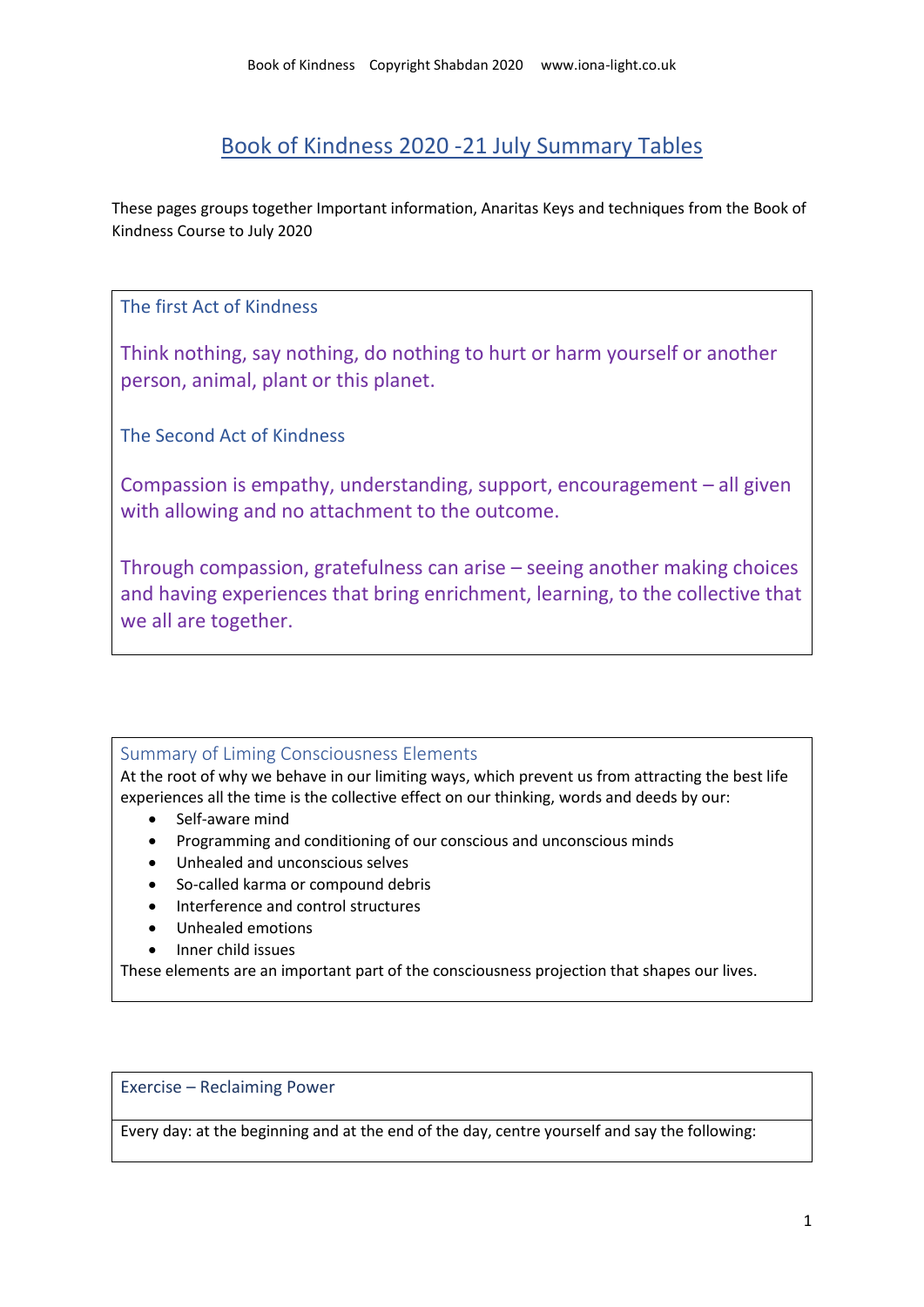1. "I command all of my power that I have surrendered to all points of consciousness, throughout this and all related universes, to be returned to me now, healed and cleansed. And So It Is."

Take a breath and let go. Repeat this until there is no further energy movement inside.

2. "I ask the Divine to take all of the power that I have taken from all others, and return it to them now, healed and cleansed. And So It Is."

Take a breath and let go. Repeat this until there is no further energy movement inside.

3. "I am 100 percent responsible for all of my thoughts, words and deeds and their influence and effect, across this and all related universes. And So It Is."

Exercise – Cancelling Thoughts and Words

The first moment that you notice the uncensored thoughts or words, do the following: say

"I cancel these thoughts now. **Karinsa**."

Or:

"I cancel these thoughts and words. **Karinsa**.**"**

Or:

"I cancel these thoughts and words, cancel, cancel, cancel. **Karinsa**."

Sometimes it is helpful to reinforce the action... 'cancel, cancel, cancel' to be sure that you have taken all of your energy out of it. Say this phrase with commitment.

#### Further examples:

"I cancel this negativity now. **Karinsa**."

"I apologise for what I just said to you. **Karinsa**" (last word said under the breath if you prefer).

"I am sorry if I hurt you. **Karinsa**" (last word said under the breath if you prefer).

"I didn't mean that, I am sorry. **Karinsa**" (last word said under the breath if you prefer).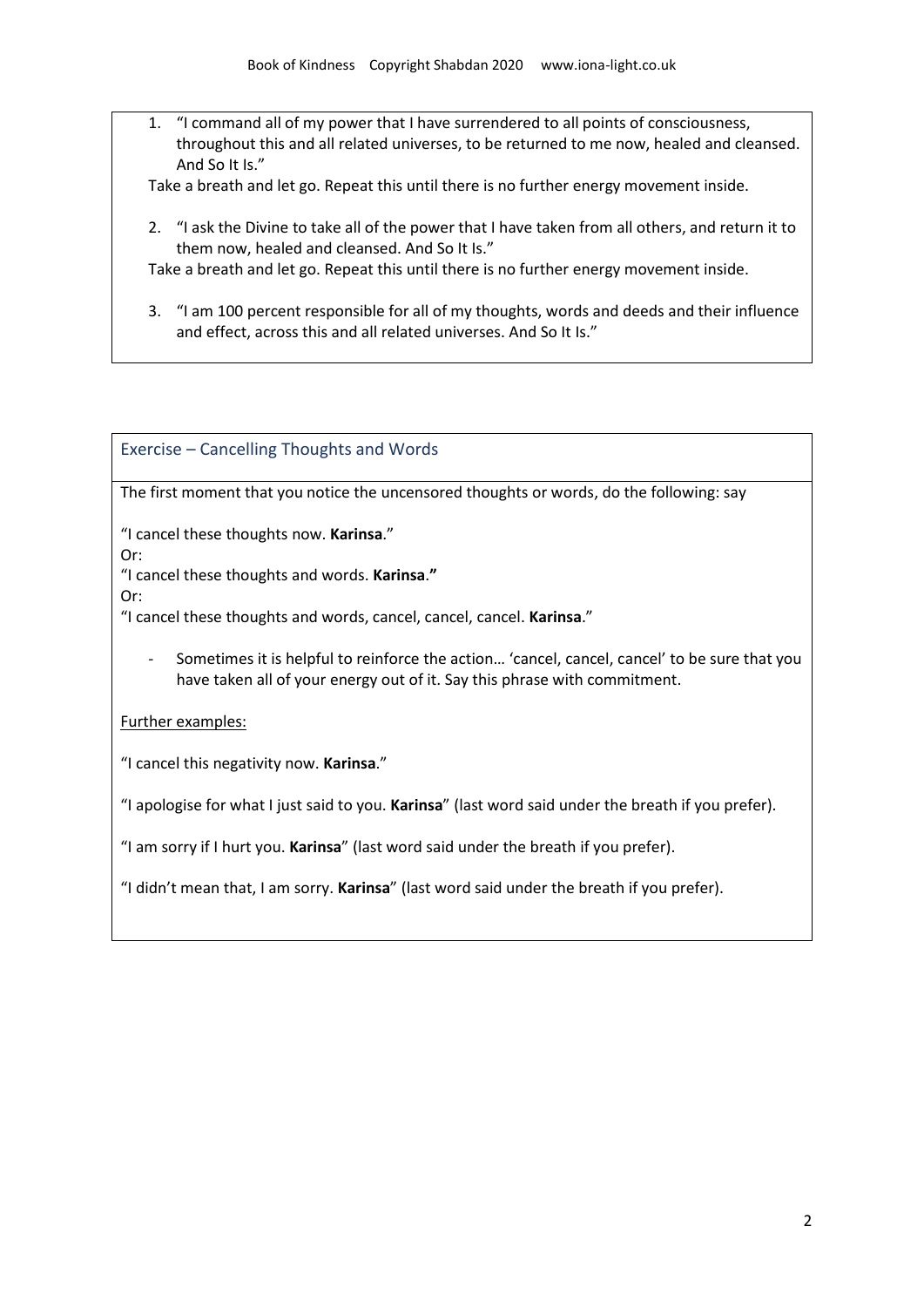#### Working with the Observer

This tool is a further element in your spiritual toolbox. By itself, it may not clear everything in your space. However, it takes the Observer back towards its natural position and can clear deeply into the landscape. What is left to clear can then be done in other ways.

Clearing can be more effective and reach deeper into the layers of yourself when you address the emotion, issues and aspects in complementary ways by coming at them from different angles. This tool offers you another angle from which to address your emotion and issues.

#### Instructions:

#### Place both hands on the UCM and make the following statement:

"All layers of debris, discordance, interference, magic, control, karma and emotion, all global selves\* and all related self-sabotage that are invested in, and identify with, the Earth sphere illusion.

Breathe and let go.

*(You can modify the statement intuitively to encompass any additional elements you feel that you need to include.)* 

You should now feel a little lighter and clearer. Now repeat the above process, the Keys and statement with the UCM, several times, until there is no further energy movement within and you feel significantly clearer.

*\*Global selves is a short-hand phrase to cover all entities, extra-terrestrials and points of consciousness outside of yourself. In truth, we are all one together with entities, ETs and other people. We can therefore define ourselves and global selves as two parts of Creation, that are involved in our experience and in this work, connected to each other in a limiting relationship pattern.*

Recite the following Anaritas Keys. Breathe and let go, then repeat a further two times. (Three in all.)

Mueska-havisan, Kasiima-Karisan, Kaviisa-Karisan, Karuvek-An (Mooeska-havisan, Kaseema-Karisan, Kaveesa-Karisan, Karoovek-An)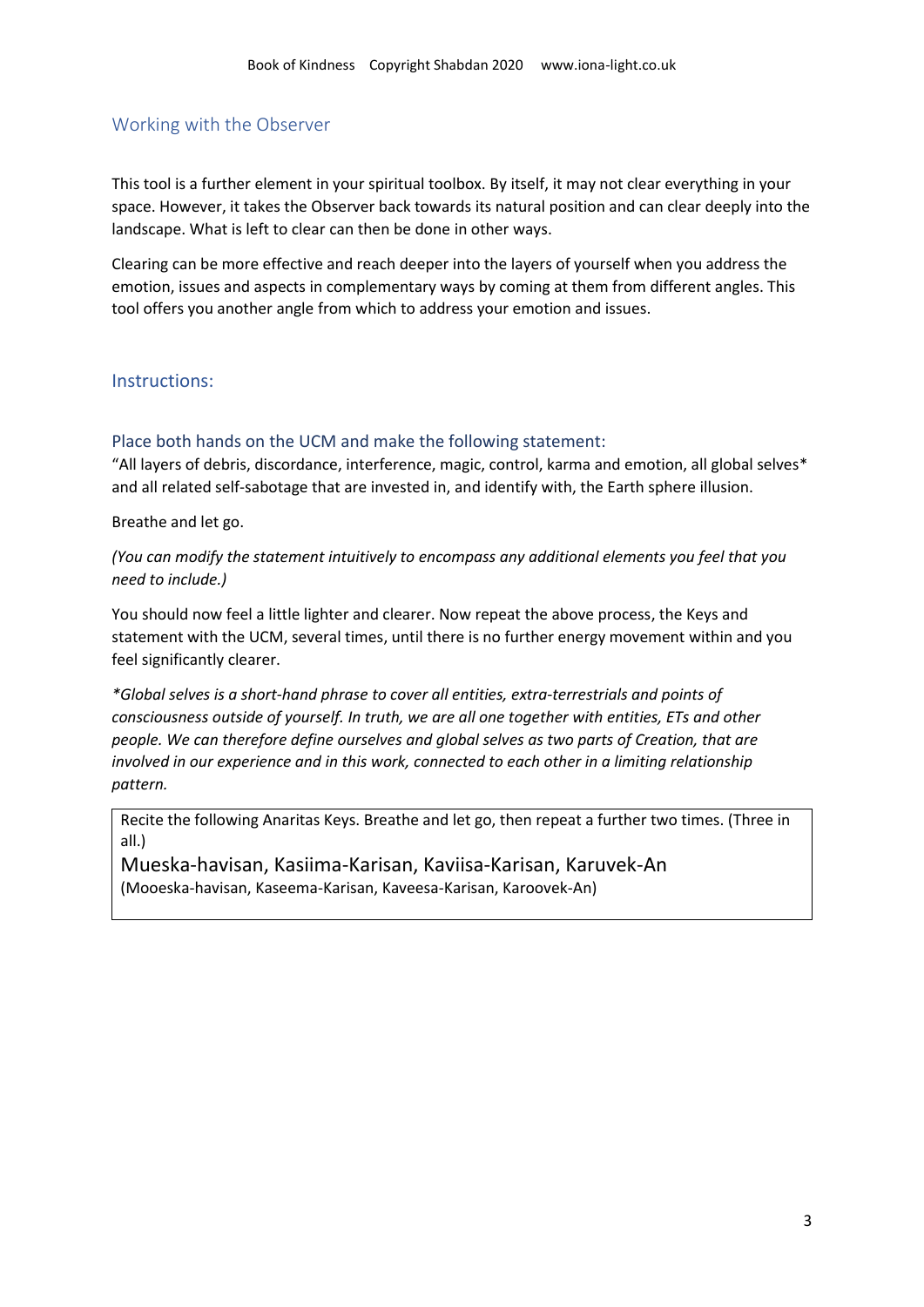# The Seven Steps of Sacred Alignment to the Divine

# 1. Source Alignment, Sacred Connection

#### **Instructions**

Recite each of the lines of Anaritas Keys separately, breathing and pausing after each line and allowing the energies to build fully before reciting the next one. Pause at the end of this section (1) and feel the profound Divine Sacred Connection, before moving on to section 2.

Sii-marisan, alata, Saris-San

*Know who you are…*

Qii-Seru-At, Ma-allis-San

*Know that you are Divine…*

#### Qeru-nata, An-Nu

*Know that we are One…*

Um-beru, San-Sata, An

*Awaken the light within…*

Qii-Sanna, A'as, An-Nu

*Come to me… (The Divine is calling to you)*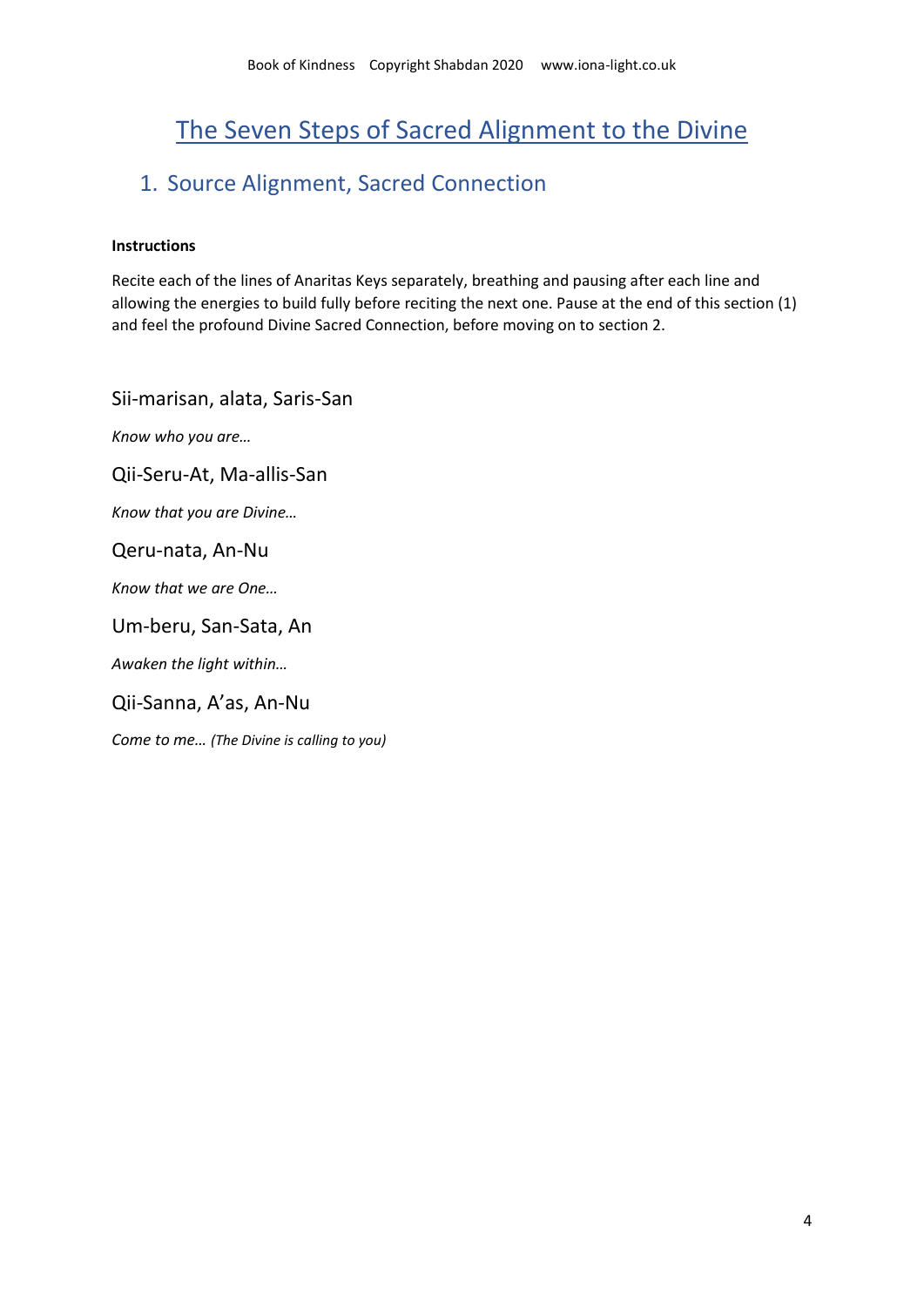# 2. Gratefulness Mantra

#### **Instructions**

Work patiently with these Keys. Recite the mantra slowly, either out loud of softly within. Breathe after each verse and as you feel drawn to do. Feel the effects opening and softening your being. Feel the sacred self-awakening and the joy arising. Repeat a minimum of three times.

Sarinsa, Sarisan, Sarinsa, Ah-Sarisan

Seriso, Sarisan, Seriso, Ah-Sarisan

Selisa, Sarisan, Selisa, Ah-Sarisan

Sa-insa, Sarisan, Sa-insa, Ah-Sarisan

Sara-seta, Sarisan, Sara-seta, Ah-Sarisan

Saniisa, Sarisan, Saniisa, Ah-Sarisan

Seloset, Sarisan, Seloset, Ah-Sarisan

Susiina, Sarisan, Susiina, Ah-Sarisan

# 3. Gratefulness Affirmation

#### **Instructions**

Recite the Anaritas Keys and the statement, pause intuitively and then say "Thank you" to complete. Breathe and let go. Repeat this a minimum of three times. (Pronunciation below is Mooeska-havisan, Selissow-Anat – the 'sow' is as in 'cow'). You can add elements to the affirmation if you wish.

Mueska-havisan, Selissou-Anat

"Pure, infinite, unconditional Love, Light and Peace"

Pause …"Thank you"

This intention radiates softly out around you to a radius of 400 metres throughout all dimensions, times, planes, levels and spaces.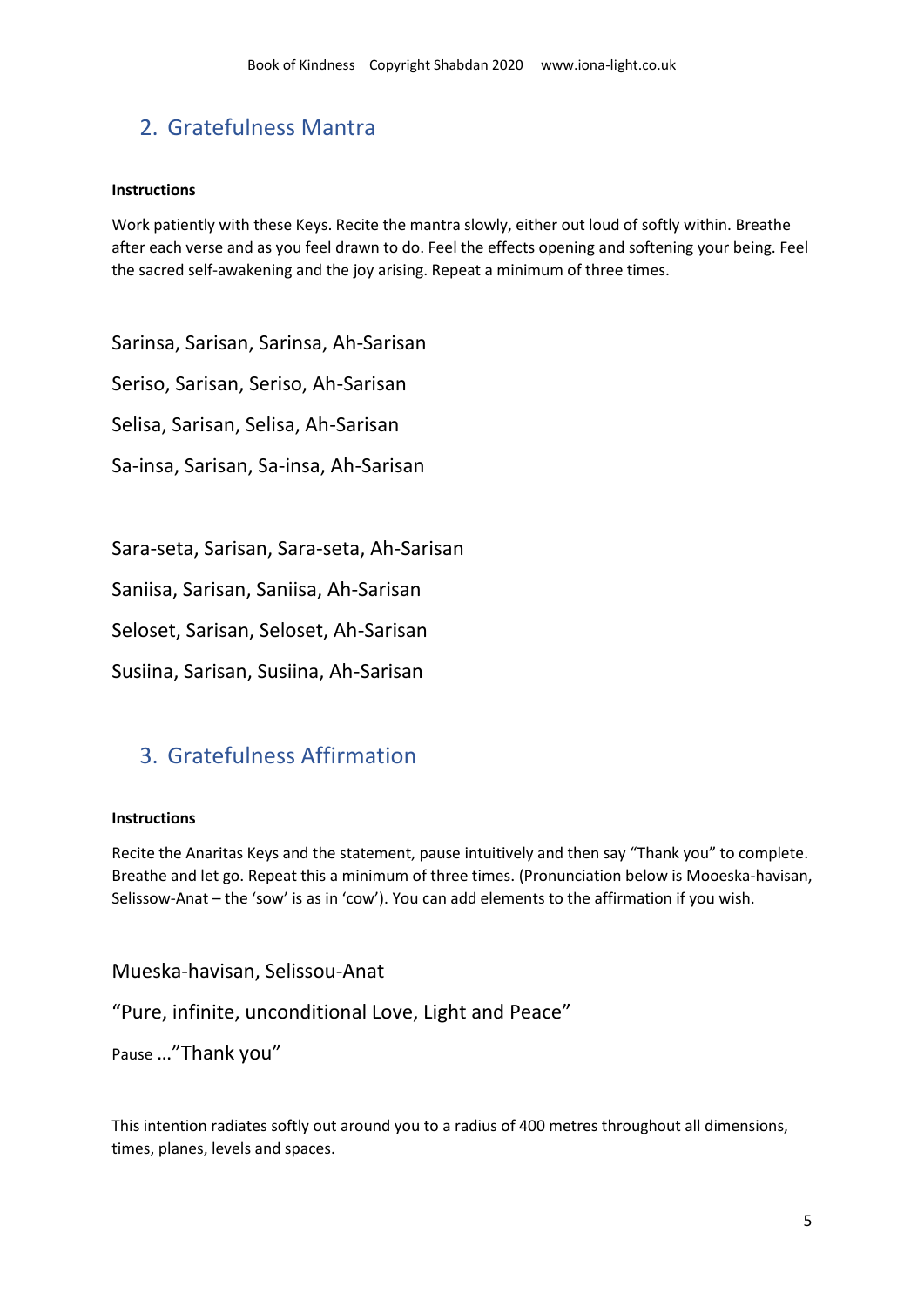# 4. Touching the Sacred

#### **Instructions**

Relax your body and still the mind. Focus on the heart chakra and take your attention deeply into the softness in the heart. Recite this Anaritas Key, breathe lightly and allow the feeling to build. Repeat the Key after a pause, breathe lightly and experience the sacred feeling begin to kindle. Continue this gentle process and feel the sacred feelings blossom. Recite this Key a minimum of three times.

Sa-hansa, Eliso, An-Nu

Breathe lightly and repeat at will.

# 5. Gratefulness Statement

#### **Instructions**

Simply make this statement to the Universe, holding a sincere feeling of gratefulness as you make it. Repeat the statement a minimum of three times. Breathe and let go, pausing to allow the experience of gratefulness to permeate your being. *You can alter the statement or replace it as you want to.*

"I am grateful for all that I am. I am grateful for all that I am given, thank you."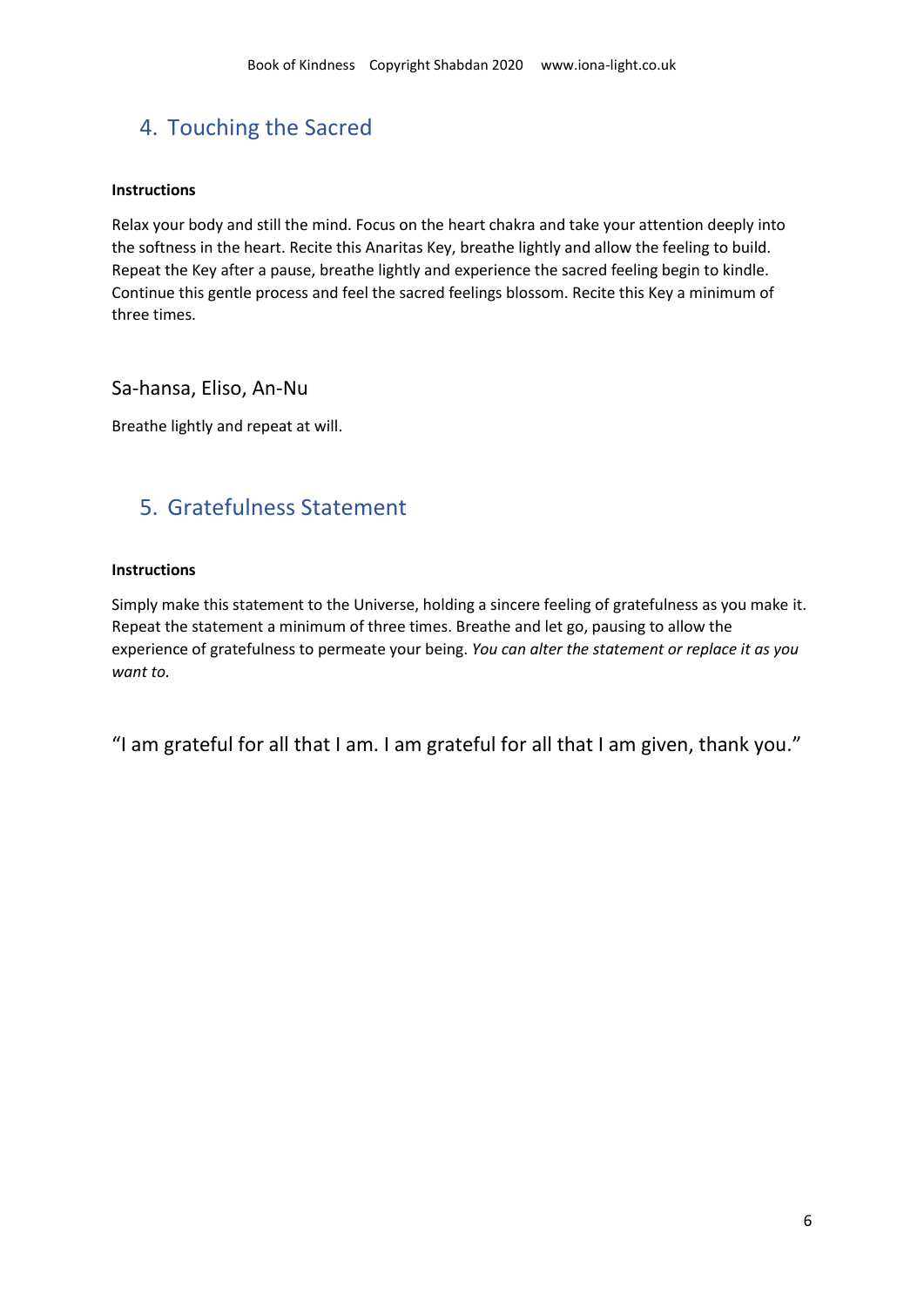# 6. Purification

#### **Instructions**

Work patiently with these Keys. Recite the mantra slowly, either out loud or softly within. Breathe after each verse and as you feel drawn to. Feel the effects purifying and softening your being. Repeat the two verses three times and then complete the process with the final Key written in blue.

Su-Siina, Sa-mu-San

Su-Siina, Ah, Sa-mu-San

Su-Siina, Sa-mu-Set

Su-Siina, Ah, Sa-mu-Set

Su-Siina, Sa-Nii-San

Su-Siina, Ah, Sa-Nii-San

Su-Siina, Sa-Nii-Set

Su-Siina, Ah, Sa-Nii-Set

# …Akumi-Sakusan

# 7. Opening Siinachou in Self

#### **Instructions**

Feel the sacred connection within you, be still and centred. Recite the Key, breathe and let go. (Pronounced Seenashau, San-ehss, An-Noo – 'au' as the 'o' in 'cow', slight emphasis on the 'shau')

Siinachou, San-ess, An-Nu

Relax and focus inwards, feeling the Divine and your much higher vibrational, sacred relationship with Source. Ground carefully before undertaking other tasks or going on to meditate or undertake other spiritual processes.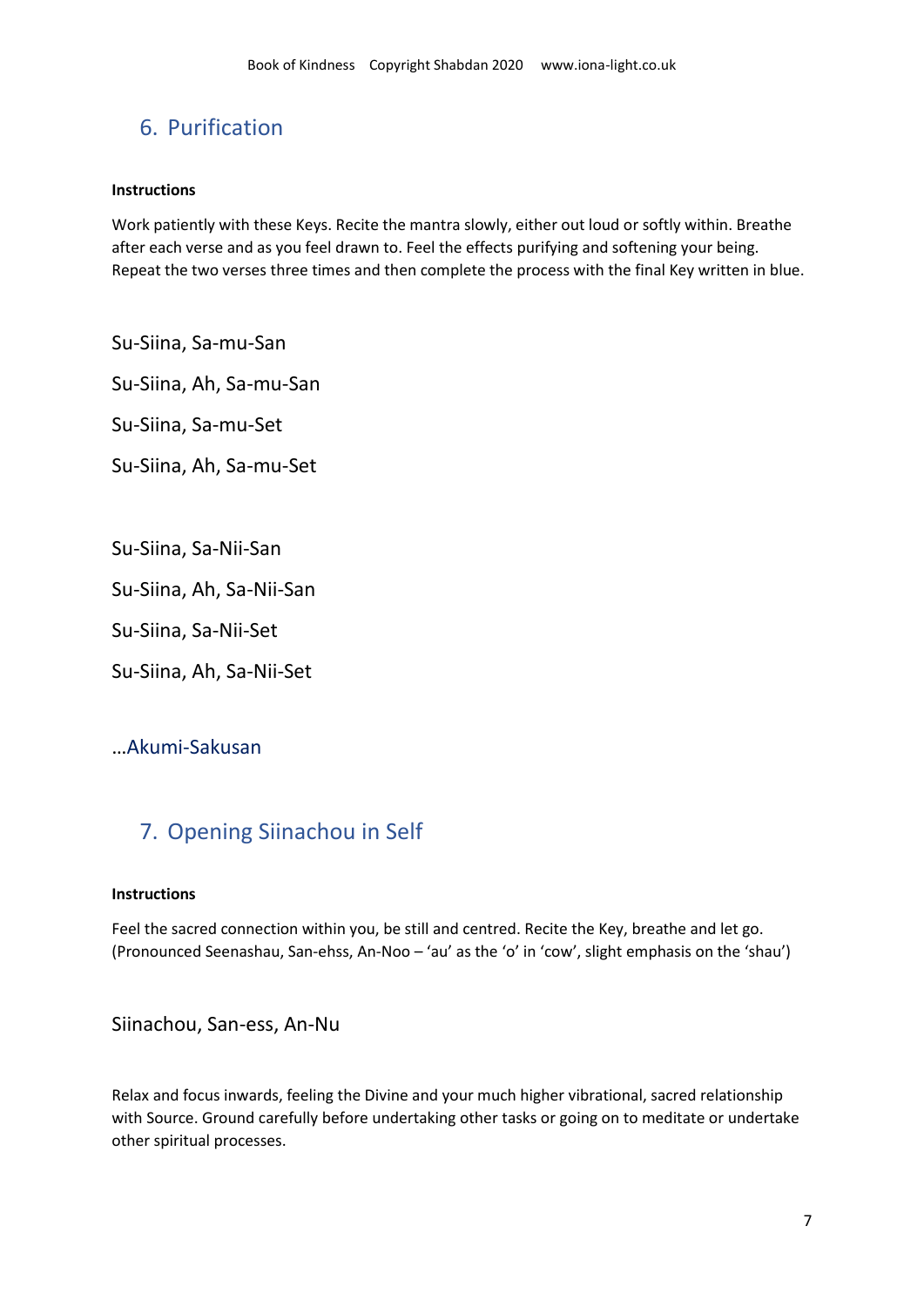#### Contemplation and Expansion Sandwich

# **Sarii-Ka, Ara-An**

Add your word/idea/phrase here

### **Ka'ana**

(Pronunciation: Saree-Kah, Arah-An. Kaahna (a long ah sound).)

Breathe and let go, become still, focusing on the word, idea or phrase and allow shifting awareness, realisations, thoughts and reactions to arise as they will.

Use the UCM to clear any blockages, issues, emotions and all related parts of you. Then go back to the Anaritas Sandwich and repeat your phrase.

Take your time and muster as much presence as you can to notice what arises. Let the awareness, realisation and resulting consciousness expansion come all by itself.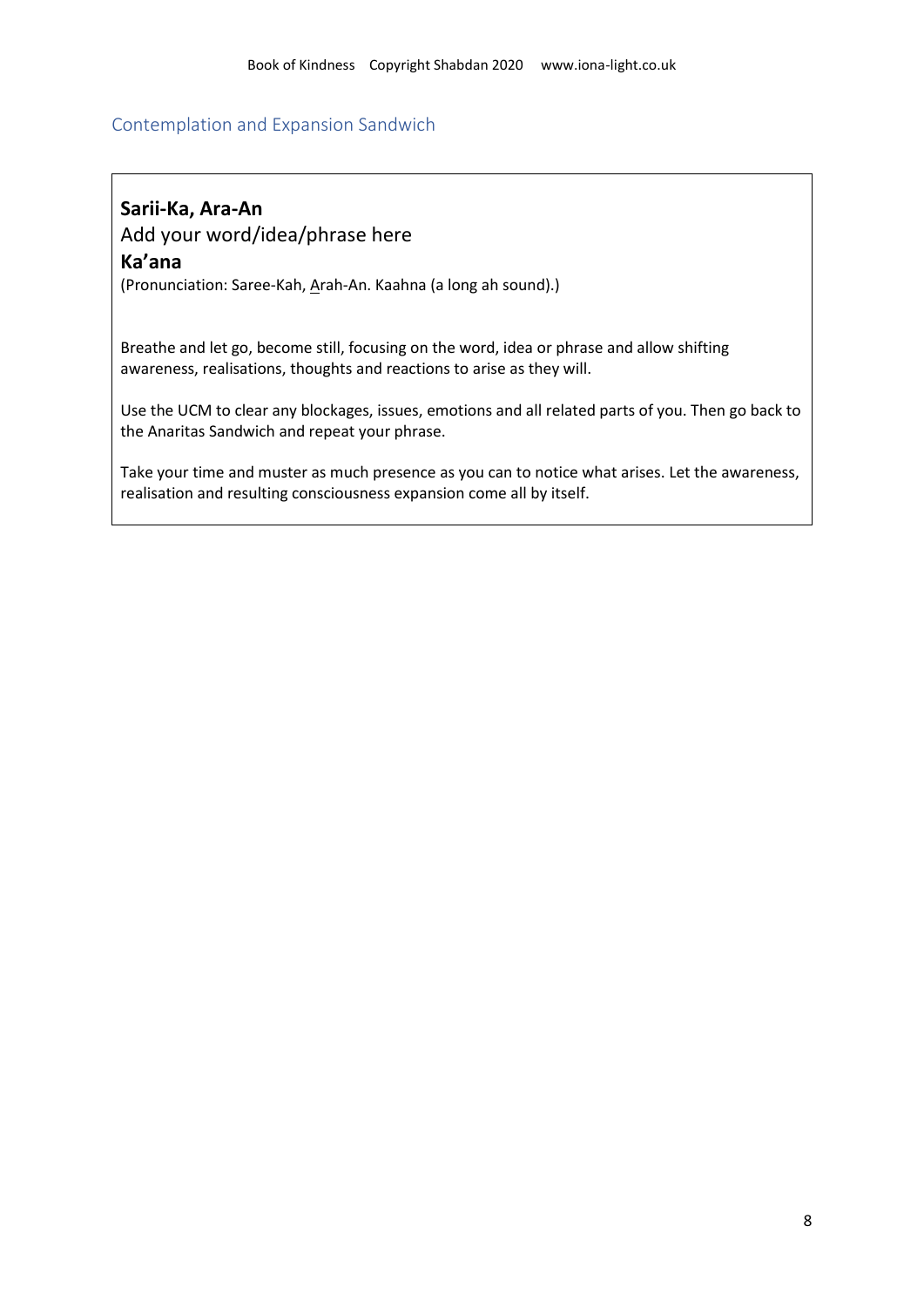Mer-Ka-Ba Platonic Solids Attunements

# 1. Attunement Table for Tetrahedron Pair



| No.           | <b>Qualities</b>                                        | <b>Description</b>                                                                                                                              | <b>Activation</b> |
|---------------|---------------------------------------------------------|-------------------------------------------------------------------------------------------------------------------------------------------------|-------------------|
| $\mathbf{1}$  | "Collapsing opposites, holding,<br>being 'this'"        | Quelling the emotion of opposites, drawing self<br>out of duality, conflict and emotion.                                                        | ii-ai-sa          |
| $\mathcal{P}$ | "Surrendering self-will to<br>Divine Will"              | Pushing out control, transforming resistance,<br>softening self.                                                                                | ii-ai-sa          |
| 3             | "Loving acceptance of what is"                          | A soft, gentle consciousness state allowing,<br>accepting, beingness and stillness.                                                             | ii-ai-sa          |
| 4             | "Correction to the investment"<br>of the Observer Self" | Investment in the stories and the drama of the<br>outer life – one's life environment and the<br>world.                                         | ii-ai-sa          |
| 5             | Deepens Attunements $1 - 4$                             | As issues clear in the areas of the four<br>attunements, the attunements take a deeper<br>hold within the being. This is an ongoing<br>process. |                   |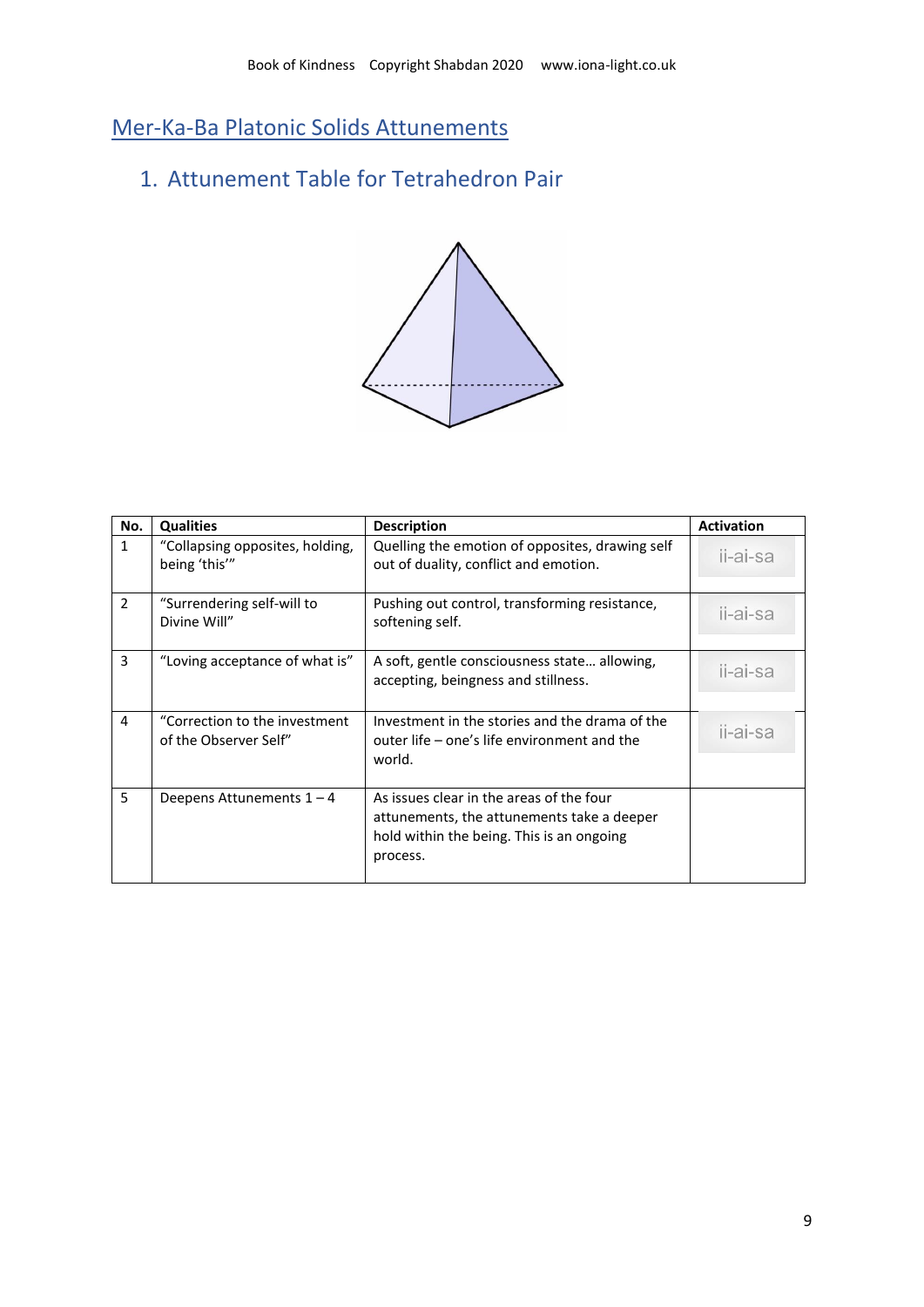# Resources Pages:

Read the following slowly, taking time to absorb the Self-Talk:

### Talking Resolution

I Am an iridescent being of light, joyful, contented, at peace.

I serve the highest light inside me. I unite with the Divine, One, Centre.

I am stillness, peace and love, blessing all that I am and all that is in my life.

I find harmony and balance in conflict. Where there is unrest inside, I always resolve it quickly and easily. I am capable, calm, uncomplaining, accepting of what is, knowing that each and every moment unfolds perfectly and is my guide. I accept what is shown to me, cooperating deeply with the neeter of the moment, allowing, being, centred.

There is no resistance inside me that can obstruct my self-realisation. There is no obstacle that I cannot resolve. I am strong, powerful and capable, and I know that, through stillness, inspiration always comes to me to help me when I feel challenged. To every problem there is a perfect solution and it always reveals itself to me. I allow it. I am the solution. It is within me, here, now, in this moment and in every moment.

I am growing, evolving, becoming much more every day, in every moment. I take pleasure in the passage of life, in the experiences brought to me on Angel wings, knowing that they always serve me. I have infinite strength, courage and capability. These qualities carry me through any challenge. I know that when I feel almost overwhelmed, a breakthrough is just over the horizon, already dawning, like the sun on a new day. I am filled with hope and I embrace what I cannot yet understand, knowing that it makes me greater, more, drawing me closer to One.

I always find my way. Always. I will always find my way. Always. Nothing is greater than the power of the Divine. I trust this, I accept this, I align to this, I am this, through this knowing I will master myself, now – always now.

…The Angels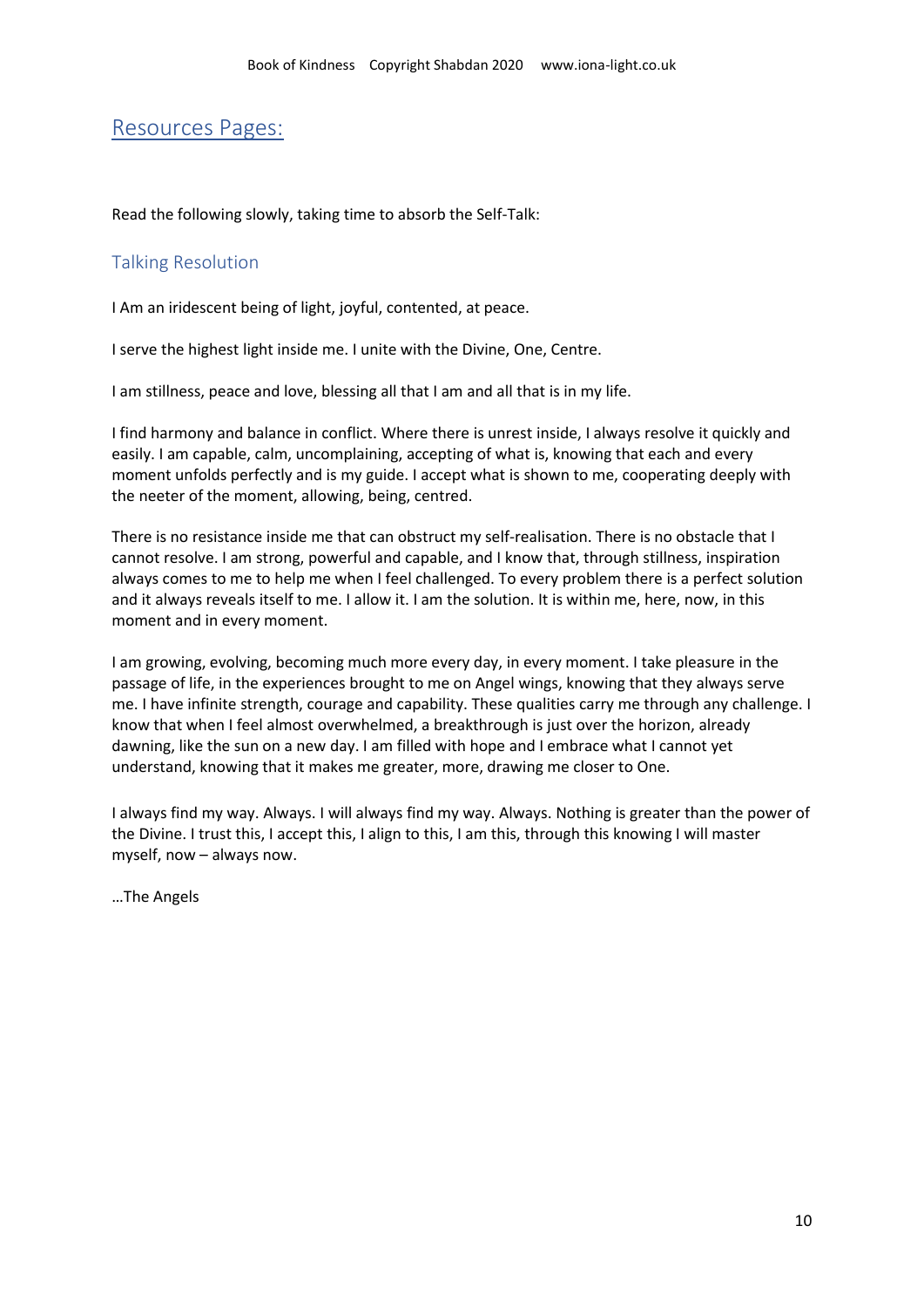# Affirming the Self

"I am a sovereign being of the Light."

- Repeat three or more times with breathing in between.
- Very helpful for really deep-set and heavy shadow energies and unhealed parts of you in firstly signalling your Divinity and sovereign rights in your being, and secondly in decreeing to the shadow and your unhealed selves that you have command of your space.
- The effect is a powerful and effective clearing that can break into a stuck energetic situation or consciousness pattern.

## Working with the UCM:

## "Kresan-teh-An"

- Has an 'extractor fan' effect throughout the body, mind, spirit and aura.
- Clears aspects, entities, emotion and debris easily.
- Helpful in clearing the decks, so to speak, but also as a check upon completion of healing actions to check if anything is remaining.

#### Keys for you:

### Prana Breath

## "Mabiitsa-Naku"

- Energises breath with prana. Takes prana into the cells and into the mitochondria on the inbreath. Mitochondria generates most of the chemical energy needed to power the cell biochemical reactions.
- An important part of consciousness elevation is accessing the energy prana needed to power the process of elevation, and to help the body elevate its own vibration.
- Repeat this Key 3 4 times, pausing in between recitals to allow the Key's action to complete. You can make this a part of the process of consciousness elevation throughout the day.